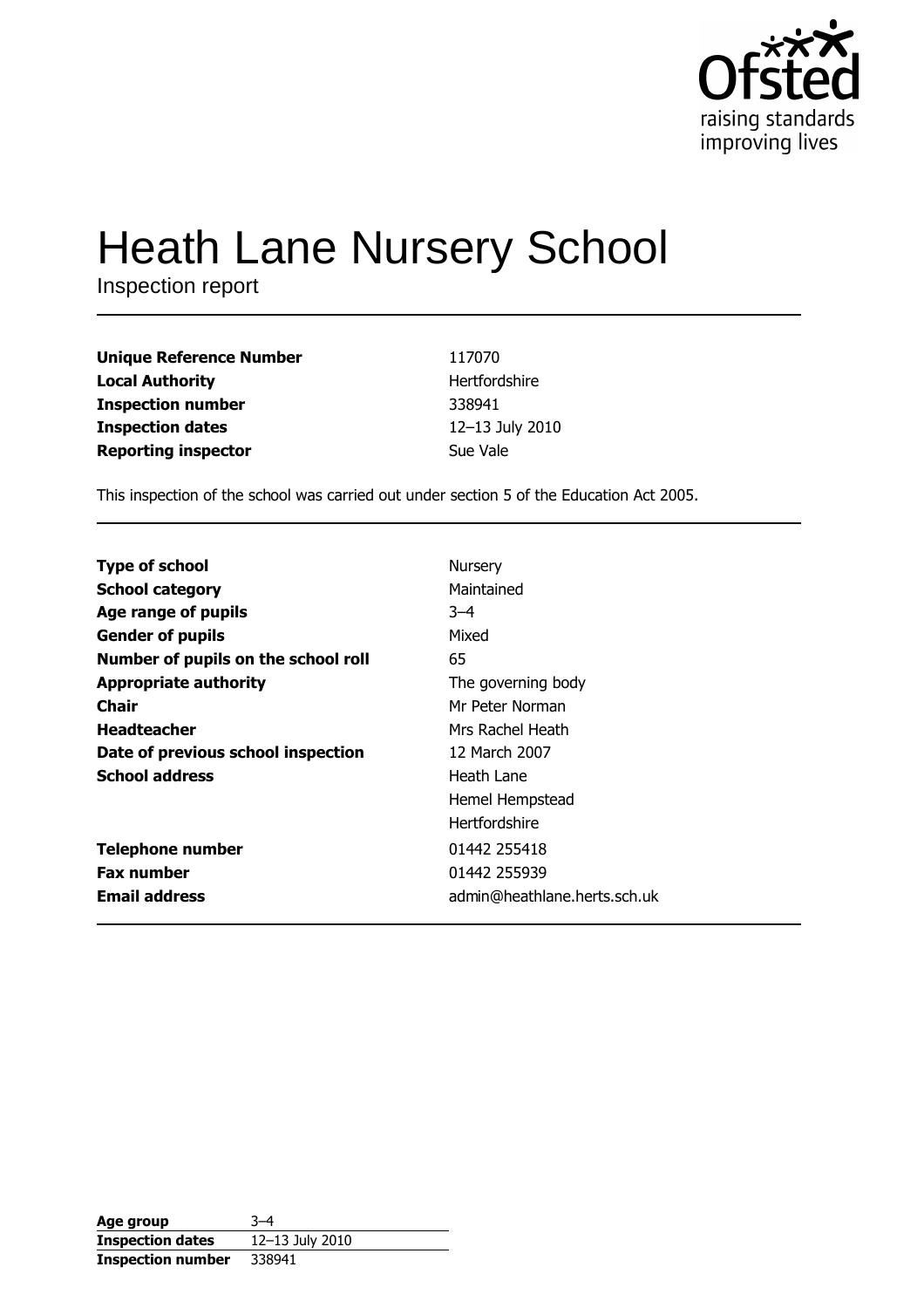The Office for Standards in Education, Children's Services and Skills (Ofsted) regulates and inspects to achieve excellence in the care of children and young people, and in education and skills for learners of all ages. It regulates and inspects childcare and children's social care, and inspects the Children and Family Court Advisory Support Service (Cafcass), schools, colleges, initial teacher training, work-based learning and skills training, adult and community learning, and education and training in prisons and other secure establishments. It rates council children's services, and inspects services for looked after children, safequarding and child protection.

Further copies of this report are obtainable from the school. Under the Education Act 2005, the school must provide a copy of this report free of charge to certain categories of people. A charge not exceeding the full cost of reproduction may be made for any other copies supplied.

If you would like a copy of this document in a different format, such as large print or Braille, please telephone 08456 404045, or email enquiries@ofsted.gov.uk.

You may copy all or parts of this document for non-commercial educational purposes, as long as you give details of the source and date of publication and do not alter the documentation in any way.

Royal Exchange Buildings St Ann's Square Manchester M2 7LA T: 08456 404045 Textphone: 0161 618 8524 E: enquiries@ofsted.gov.uk W: www.ofsted.gov.uk © Crown copyright 2010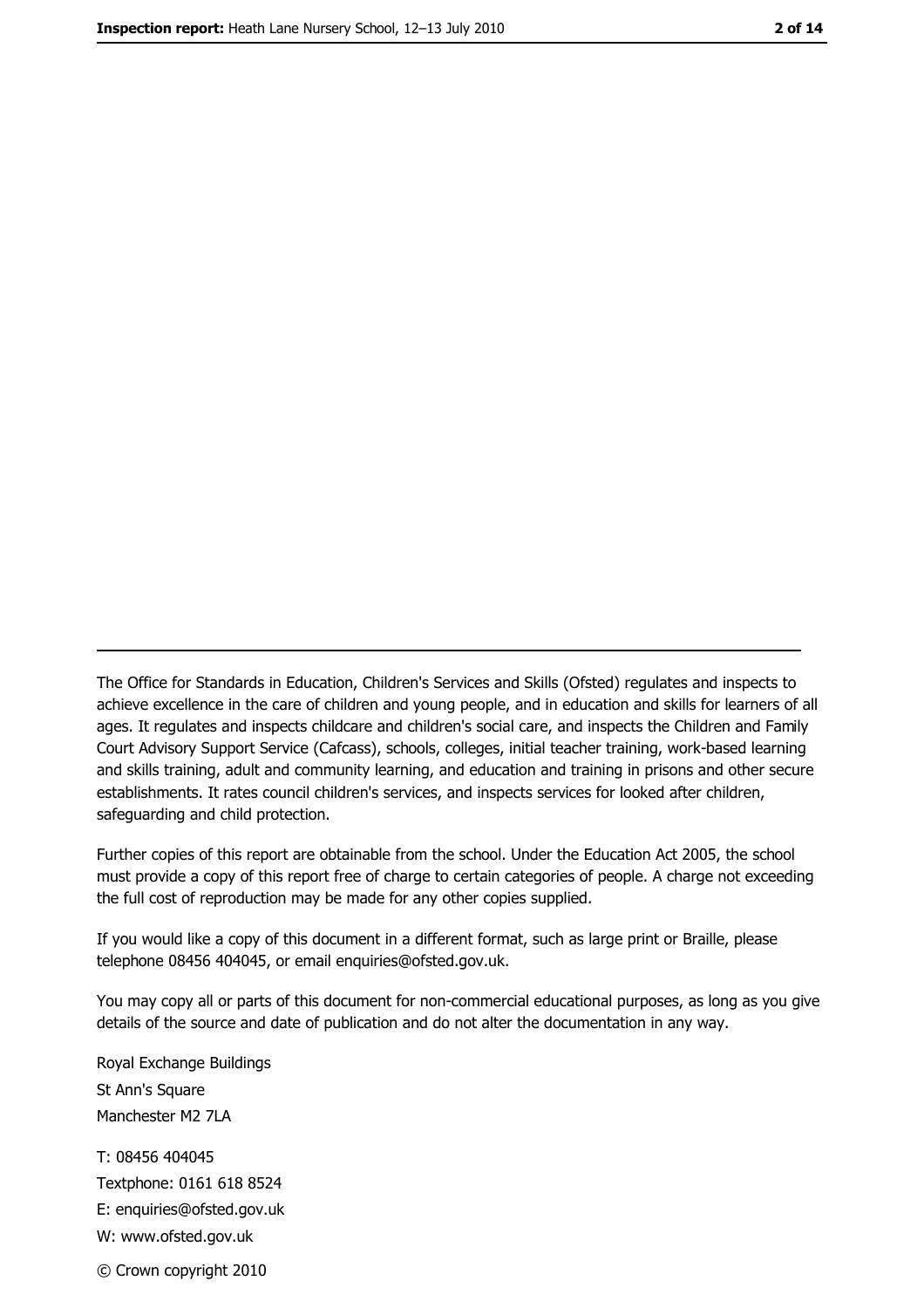# **Introduction**

This inspection was carried out by two additional inspectors. They visited eight lessons, and saw all staff in the Nursery teach. They held meetings with the chair of governors, the senior leadership team, and talked to children. They observed the Nursery's work, and looked at assessments of the progress of individuals and different groups of children, and records of its own observations of lessons. They examined, in closer detail, documents and information related to observations and assessment, planning, provision for special educational needs, the school development plan, and other documentation, along with 47 questionnaires from parents and carers of children

The inspection team reviewed many aspects of the school's work. It looked in detail at the following:

- how effectively children's progress and development is assessed and used to help  $\blacksquare$ move them on to the next steps in their learning, particularly for children who find themselves in vulnerable circumstances
- safeguarding procedures and checks to ensure the safety of the children  $\blacksquare$
- the impact of the outdoor learning environment on learning and progress.  $\blacksquare$

# Information about the school

Heath Lane Nursery shares its building and grounds with the Pat Lewis Child Development Centre. It also rents part of another building close by, owned by South Hill Early Years Centre for the extended day care provision, known as the children's club. The South Hill Early Years Centre was not part of this inspection. Nearly all children are from White British backgrounds, and a very small number are from minority ethnic groups of which a few children are new to learning English. The proportion of children with special educational needs and/or disabilities, including those with a statement of special educational needs, is well below average and covers moderate learning difficulties. The majority of children only attend the Nursery for three terms. The children's club offers breakfast, lunch care, after school activities, full day care for three to five year olds and holiday sessions. This extended care was part of the inspection as it is managed by the governing body. The Nursery has gained healthy school status.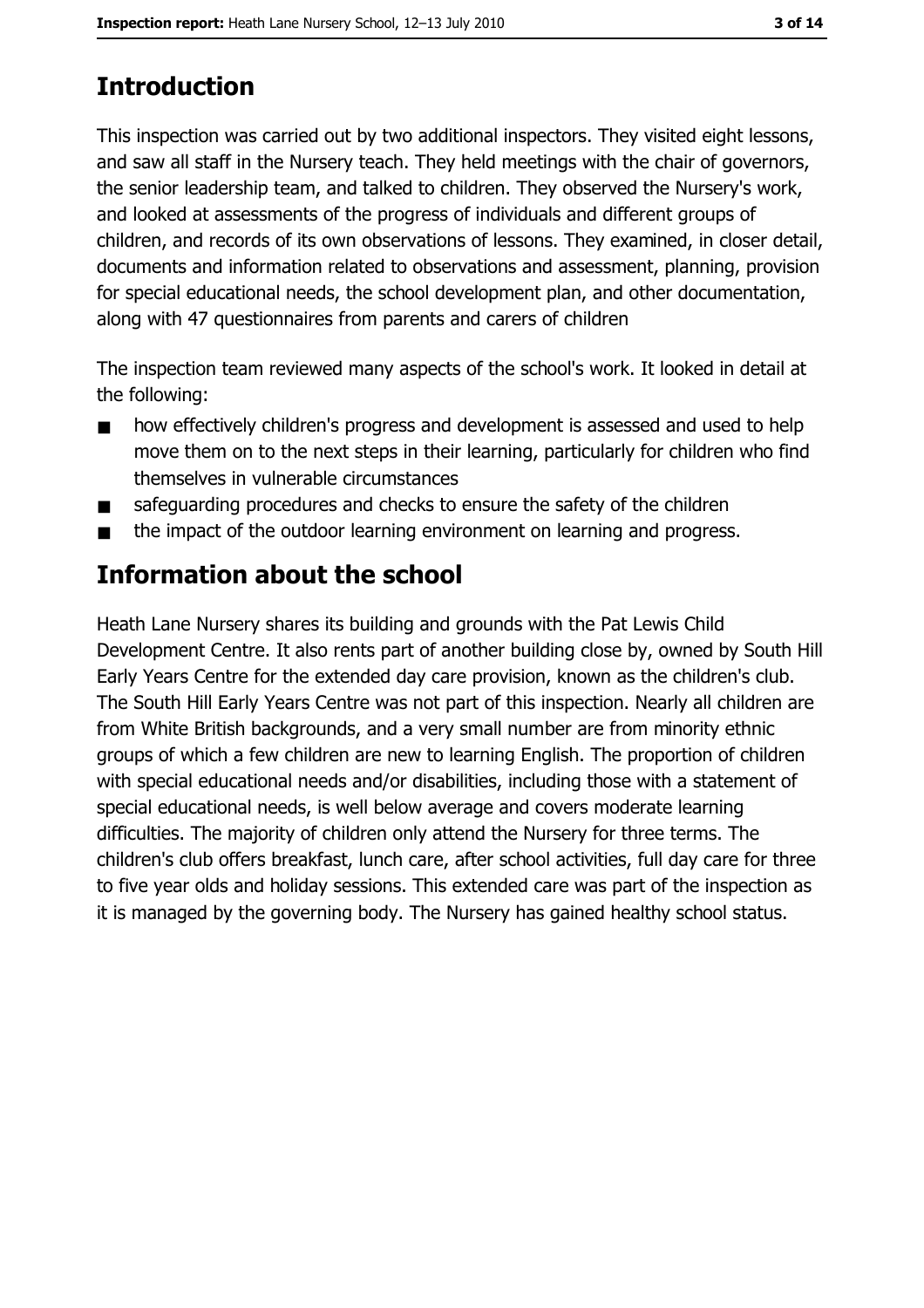# **Inspection judgements**

# Overall effectiveness: how good is the school?

### The school's capacity for sustained improvement

## **Main findings**

Heath Lane Nursery provides a good education for its children. Parents are overwhelmingly in agreement that their children really enjoy going to Heath Lane Nursery, 'Our son has enjoyed Heath Lane beyond our expectations. He has developed and learnt more than we could have asked for' is a typical comment from parents. The inspection findings support this view. Children feel safe, make good progress in their learning, are very happy and thoroughly enjoy trying out all the exciting activities that the Nursery has to offer.

The Nursery's own assessments, supported by the evidence seen during the inspection, show that the children start with skills and abilities that are broadly as expected for their age in all the areas of learning. Good teaching and an in-depth knowledge of individual children's interests and abilities enables the children to become confident independent learners which helps them to make good progress, so that they leave Nursery with attainment above that expected for their age.

There is a wide range of learning opportunities for children; the introduction of 'Forest School' is having a very positive impact on many aspects of their learning. Children are encouraged to make decisions for themselves, but at the same time, if they are not ready to do this, they are supported well by the adults until they have developed confidence in their own abilities. This encourages them to become independent learners. It also provides them with a strong foundation for the next stage of their education as children progress well towards the goals expected of them in both their academic and personal development.

Parents, carers and their families are actively encouraged to be part of the learning process. Library days, visits to schools children transfer to, and visits from those children who will be starting at the Nursery in September all enhance and encourage children and their families to feel welcomed and valued. Particularly good links with external agencies enhance the good support available for those children who are identified with special educational needs and/or disabilities, or whose families are in need of more support. This is aided further by the good links between the Nursery and the child development centre on site.

Good teaching is supported by good use of recently developed assessment procedures to track children's progress. Observations and assessments are undertaken by the majority of staff, and used to inform planning. Children's next steps for learning are also clearly identified. This ensures that the vast majority of them make more than expected progress in all aspects of their learning, including the development of new skills. Children's 'individual learning journeys' show the variety of activities which they do and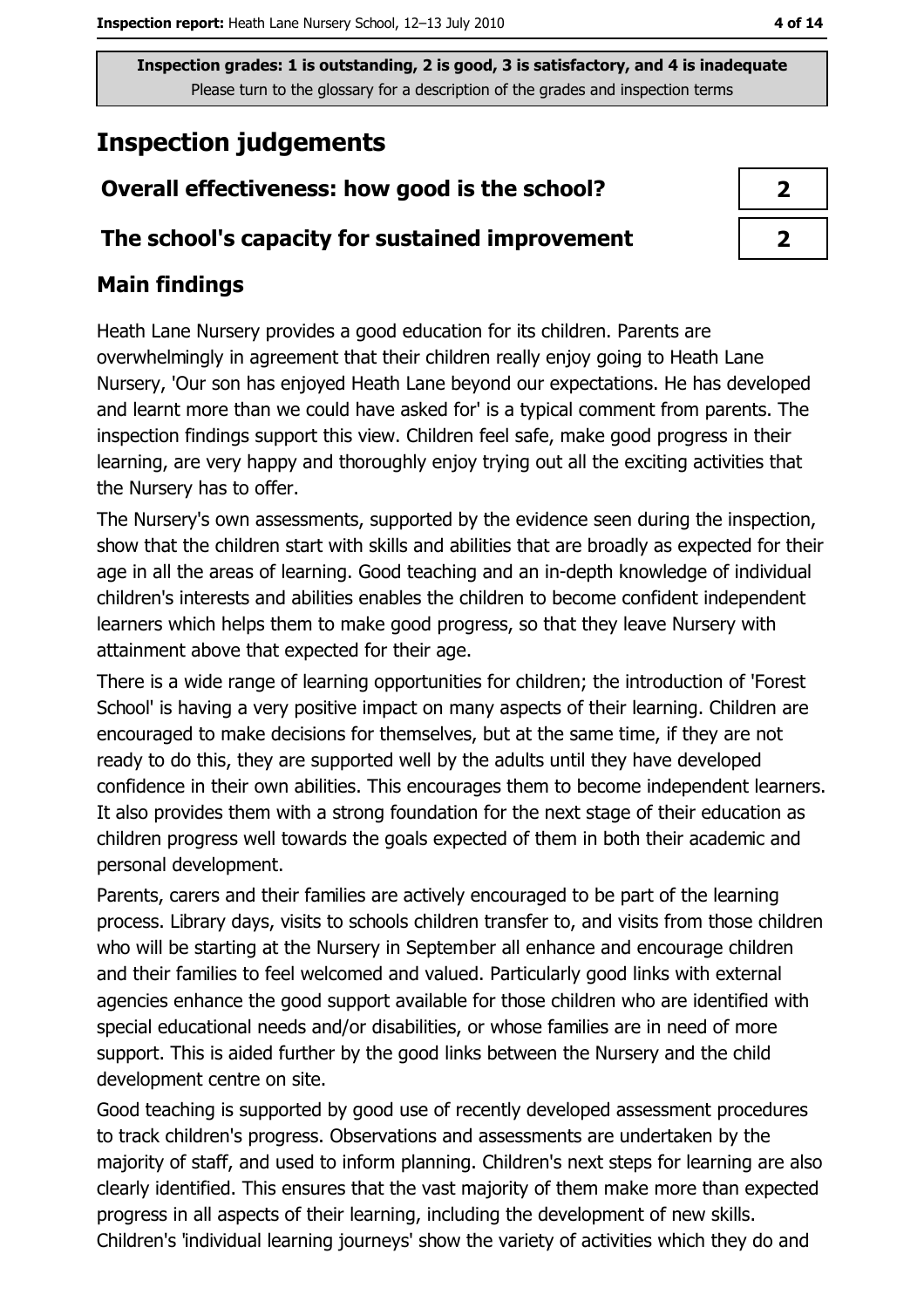the good progress they make. The Nursery is aware that these need to be developed further into the extended care provision to ensure continuity of learning for the children. Although children's spiritual, moral, social and cultural development is good overall, there are some missed opportunities to learn more about other cultures and communities in the United Kingdom.

Good leadership and governance show a clear vision for the development of the Nursery. The newly appointed head teacher undertook a clear review of the strengths and areas for development when she took up the post. Along with good support from the governors and a newly instigated senior leadership team the Nursery has a more rigorous approach to improvement. This ensures that self-evaluation is accurate, and the school development plan clearly identifies areas for future improvement. This along with the good progress made since the previous inspection, good teaching and the good progress which children make in their learning shows that there is good capacity for continued improvement.

# What does the school need to do to improve further?

- Integrate the extended day care and its facilities more fully into the working  $\blacksquare$ practices and systems of the Nursery by:
	- pursuing regular meetings between all managers
	- closely monitoring and evaluating children's learning and progress whilst part of the extended care and sharing good practice
- Improve children's spiritual, moral, social and cultural development by:  $\blacksquare$ 
	- developing children's understanding and awareness of different cultures and communities within the United Kingdom.

### **Outcomes for individuals and groups of children**

In the short amount of time children attend the Nursery, they make good progress in their learning and achieve well. By the time they leave, the attainment of the majority of children is above what is expected for their age. Children clearly become self-assured, happy, confident learners. For example, when a group of girls were imaginatively acting out that they were going on holiday, the conversations they were having over their imaginary mobiles as they arrived at the airport to catch their plane were great fun to hear.

Healthy life styles are encouraged; fruit milk and water are readily available throughout the day. Children spend the majority of their time outdoors, running, jumping, riding and generally thoroughly enjoying the outdoor learning environment. Behaviour is outstanding. Children are caring and really supportive of each other. This was seen when the new children due to start in September came to visit. Children greeted them with enthusiasm and were proud to show off their Nursery and all the things that their visitors could play with. Equally the visitors settled in straight away and participated fully in everything that was on offer. Attendance is broadly average and despite robust

 $\overline{2}$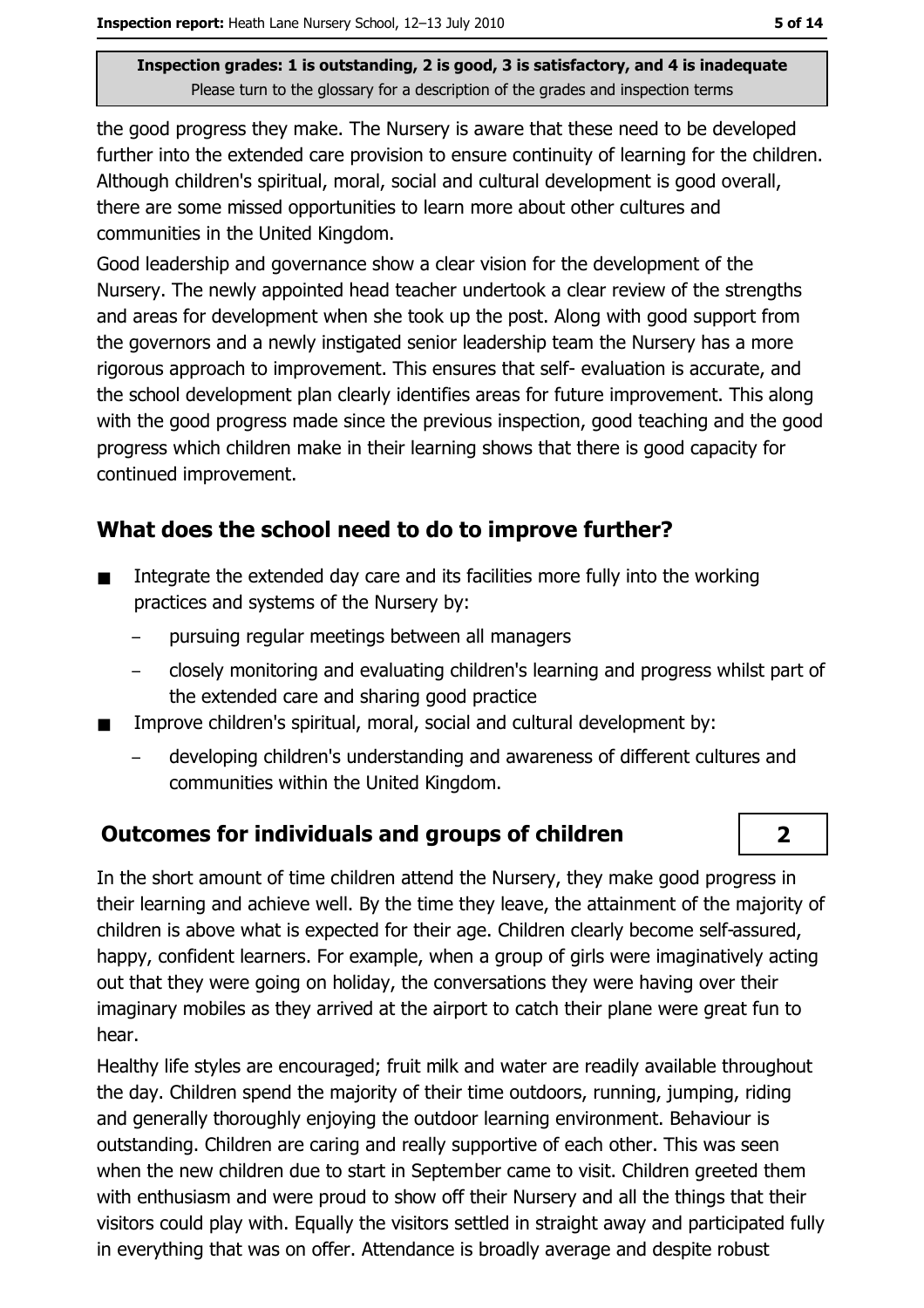procedures to encourage full attendance it has been affected by the illness of some children.

The good integration of all children, their good equal participation and free-flowing movement between all areas enable them to make good progress in their personal social and emotional development. They are very keen to learn and try out new experiences. The spiritual development of the children is excellent. One very lively boy, calmly lay down on a log to look up at the sky, an activity encouraged through Forest school. When asked by an adult what he was doing he replied, 'just looking at the sky, its lovely!' Moral and social development of children are good. Children are interested in the world around them. Many are eager to try out new experiences which broaden their knowledge and understanding. The Nursery recognises that it needs to further develop children's understanding and appreciation of different cultures and ways of life other than their own.

These are the grades for children's outcomes

| <b>Outcomes for children in the Early Years Foundation Stage</b>                                              |                |
|---------------------------------------------------------------------------------------------------------------|----------------|
| Children's achievement and the extent to which they enjoy their learning                                      | $\mathbf{2}$   |
| Taking into account:<br>Children's attainment <sup>1</sup>                                                    | $\mathcal{P}$  |
| The quality of children's learning and their progress                                                         | $\overline{2}$ |
| The quality of learning for children with special educational needs and/or<br>disabilities and their progress | 2              |
| The extent to which children feel safe                                                                        |                |
| <b>Children's behaviour</b>                                                                                   | 1              |
| The extent to which children adopt healthy lifestyles                                                         | 1              |
| The extent to which children contribute to the school and wider community                                     |                |
| The extent to which children develop skills that will contribute to their future<br>economic well-being       |                |
| Taking into account:                                                                                          | 3              |
| Children's attendance <sup>1</sup>                                                                            |                |
| The extent of children's spiritual, moral, social and cultural development                                    |                |

# How effective is the provision?

The grades for attainment and attendance are: 1 is high; 2 is above average; 3 is broadly average; and 4 is low.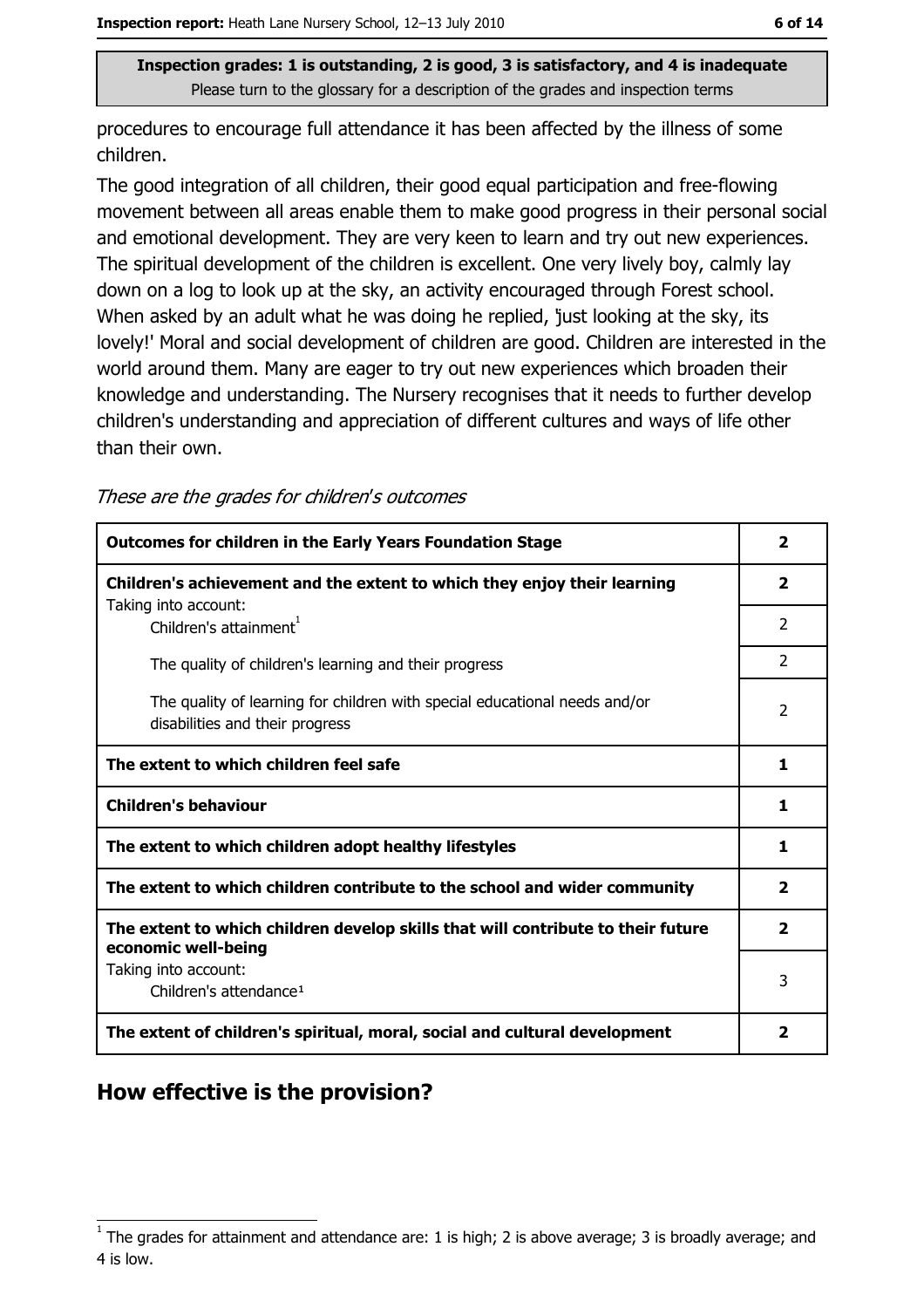Teaching is good and supports children's learning and progress well. Teachers consistently ensure that children are motivated and engaged in their learning through planning interesting and creative learning opportunities. Children are encouraged to become independent learners. The Nursery is organised to allow children the freedom of choice as between indoor and outdoor activities. When necessary, teachers support and direct children in their learning to help them to move on. Information and communication technology (ICT) is independently accessed by the children and this supports both their independence and their knowledge and understanding of the world. An example of good imaginative and creative learning opportunities was seen in children's role play using the real rescue boat situated in the middle of the classroom. This evolved after the children had watched a film about life boats and how they rescue people at sea. Children were delighted to act out rescues, putting on appropriate life jackets and using walky-talkies to save people. Unfortunately most wanted to be the rescuers so there were actually a shortage of people to be rescued but this did not stop them fully participating and enjoying their learning.

The majority of staff are very good at talking with and listening to the children, so children who are new to learning English and others make rapid progress in developing new vocabulary. This year the Nursery has trialled a new way of gathering information for assessment on children to analyse what works successfully and to see how they can help children move on in their learning. It is proving to be successful and from next year there are plans to extend this into the extended day care provision to ensure a more rounded approach to assessing the children.

Well organised arrangements for the care of children and close links with the children's centre supporting families in more vulnerable circumstances ensures that children are well cared for. Adults know the children in their care, and the small key worker groups work well in ensuring that individual needs and interests are catered for. The extended day care is well thought of by parents, although it is not fully integrated into the life of the nursery to enable good practice to be shared.

These are the grades for the quality of provision

| The quality of provision in the Early Years Foundation Stage                                                  |  |
|---------------------------------------------------------------------------------------------------------------|--|
| The quality of teaching                                                                                       |  |
| Taking into account:<br>The use of assessment to support learning                                             |  |
| The extent to which the curriculum meets children's needs, including, where<br>relevant, through partnerships |  |
| The effectiveness of care, guidance and support                                                               |  |

### How effective are leadership and management?

The Nursery is well-led and managed. The newly formed senior leadership team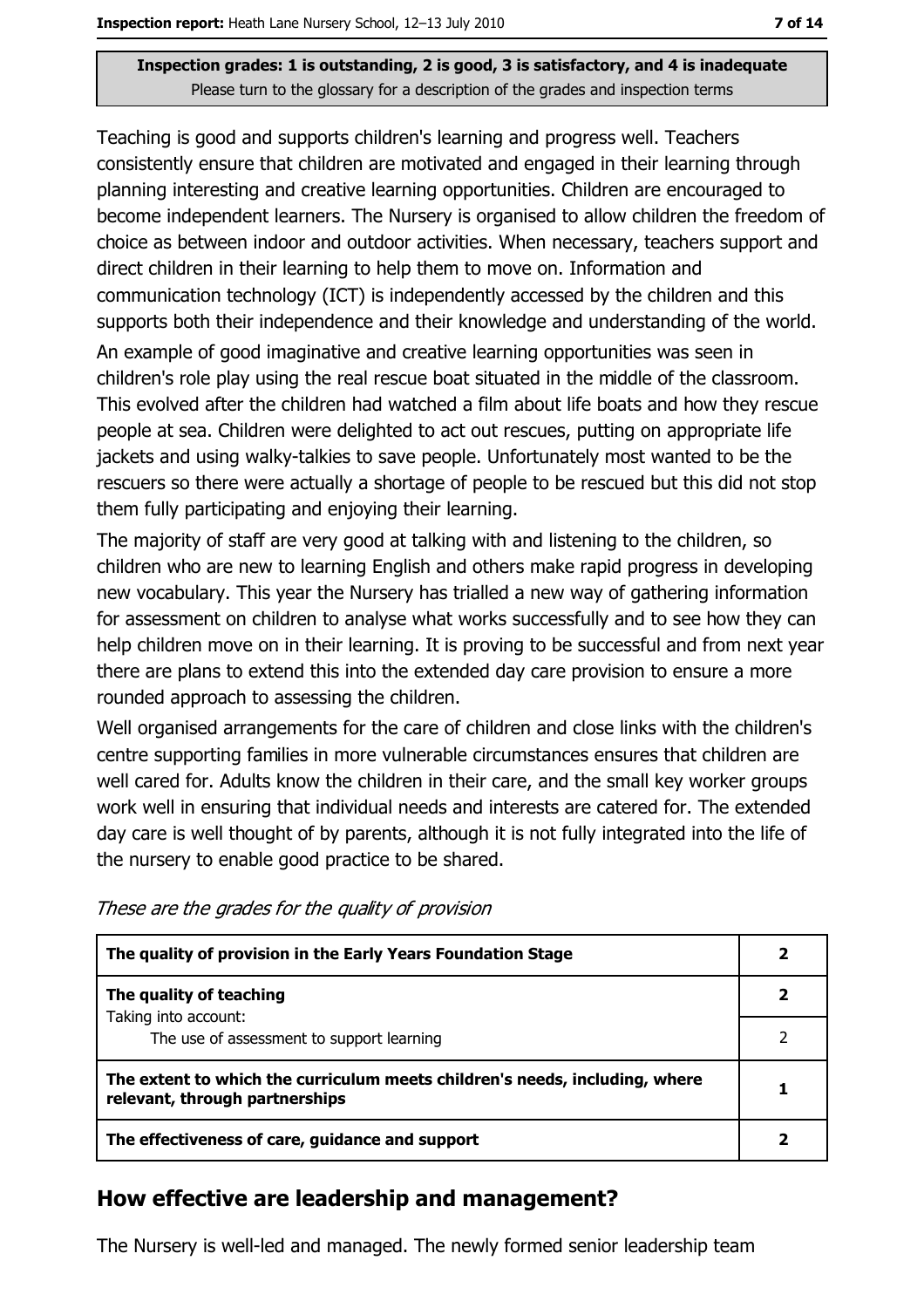consisting of the Head of Centre, the senior teacher, the children's centre manager and the manager of the extended day care provision are determined to develop a more cohesive approach to the support, care and academic development of the children. Times for meetings are carefully structured and planned for, and communication between all staff is prioritised. The setting places the promotion of equality of opportunity and the full integration of all children as highly important so that there is no discrimination of any kind. Good links with external agencies support all aspects of children's learning and personal development and support for families. Community cohesion is good overall with well established links globally to a school in New Zealand and the numerous external agencies which work with and alongside the Nursery to support children. As a result of its own audit of community cohesion and evaluation of the impact of its action plan, the Nursery has identified the need to further develop children's appreciation and understanding of cultures and communities in Britain other than their own.

The governors are fully supportive and aware of the Nursery's strengths and areas for development. They act as a critical friend. Safeguarding procedures are adhered to and risk assessments for the safety of the children both on site and when they go out on visits and trips are regularly and efficiently carried out. There are very positive links with parents and carers and the Nursery offers a number of opportunities for families to come together.

| The effectiveness of leadership and management in the Early Years Foundation<br><b>Stage</b>                                                                        | $\overline{\mathbf{2}}$ |
|---------------------------------------------------------------------------------------------------------------------------------------------------------------------|-------------------------|
| The effectiveness of leadership and management in embedding ambition and<br>driving improvement                                                                     | $\overline{\mathbf{2}}$ |
| Taking into account:<br>The leadership and management of teaching and learning                                                                                      | 2                       |
| The effectiveness of the governing body in challenging and supporting the<br>school so that weaknesses are tackled decisively and statutory responsibilities<br>met | $\mathbf{2}$            |
| The effectiveness of the school's engagement with parents and carers                                                                                                | $\mathbf{2}$            |
| The effectiveness of partnerships in promoting learning and well-being                                                                                              | 2                       |
| The effectiveness with which the school promotes equality of opportunity and<br>tackles discrimination                                                              |                         |
| The effectiveness of safeguarding procedures                                                                                                                        | 3                       |
| The effectiveness with which the school promotes community cohesion                                                                                                 | $\mathcal{P}$           |
| The effectiveness with which the school deploys resources to achieve value for<br>money                                                                             |                         |

These are the grades for leadership and management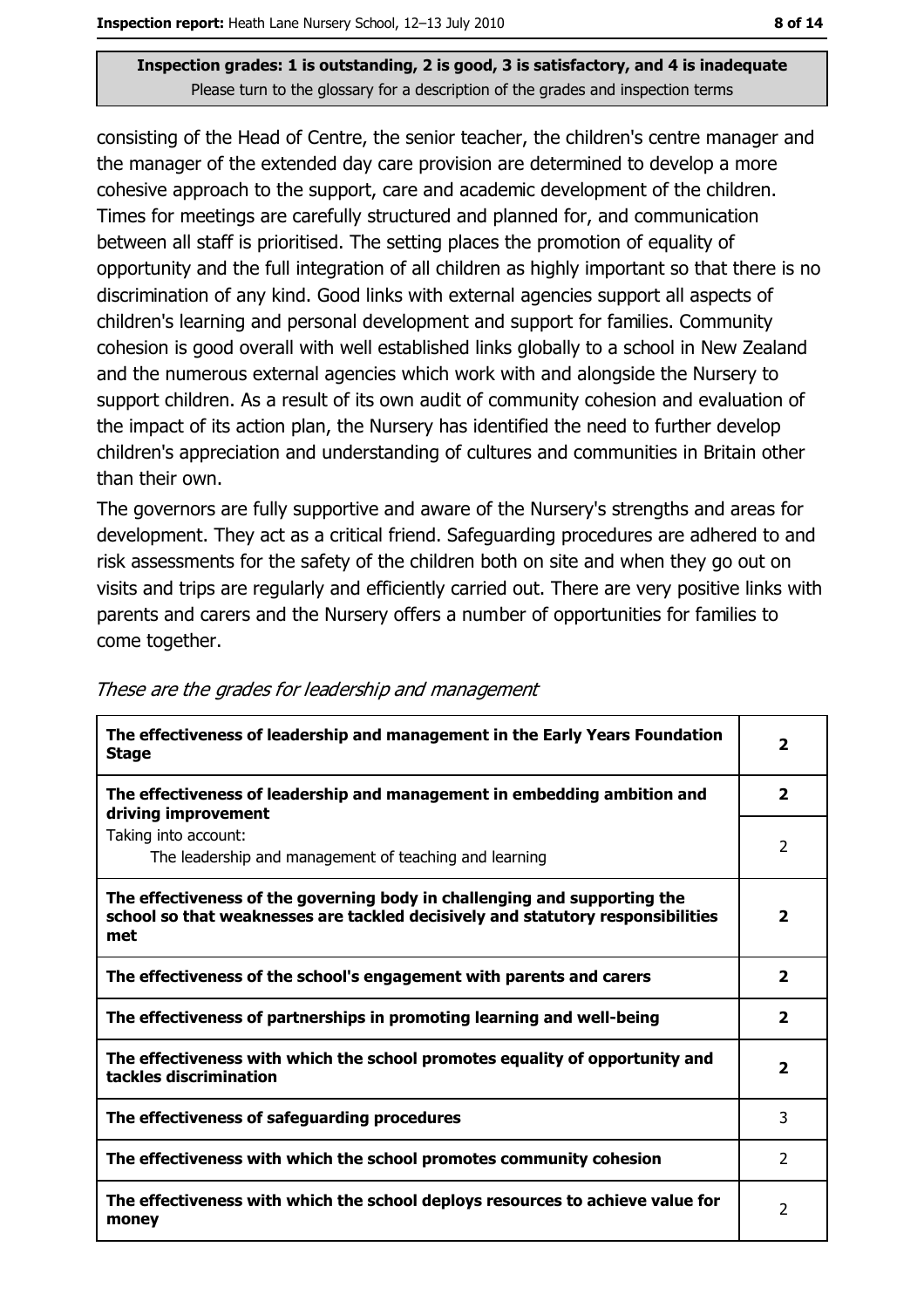## **Views of parents and carers**

Over two thirds of parents returned the questionnaire. All are overwhelmingly supportive of the Nursery and its work. They identified in particular that their children feel safe and are happy positive learners. The inspectors agree. All praised the care and welfare which their children receive. Only one parent felt that the Nursery did not take into account their suggestions. Inspectors found no evidence to support this view.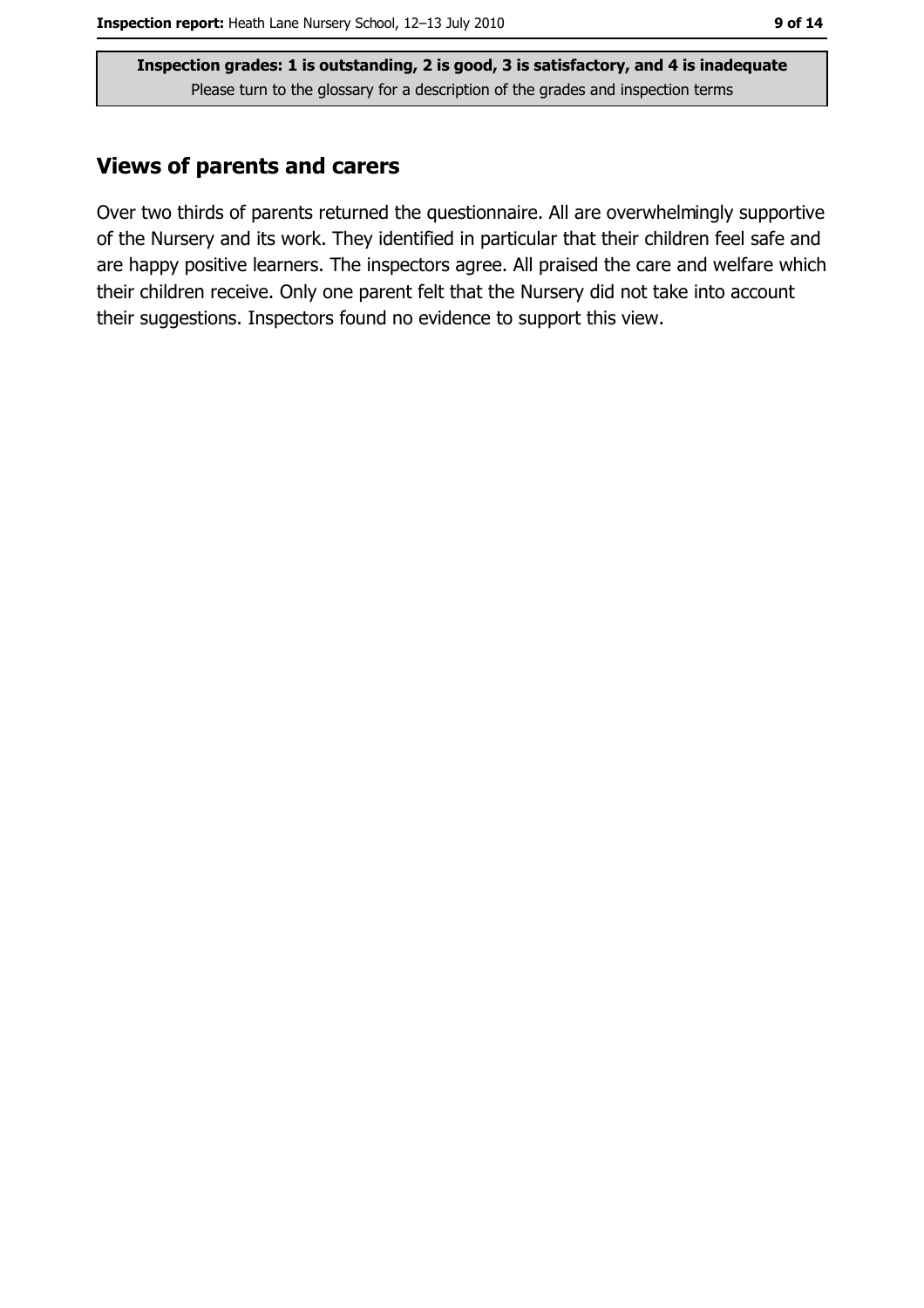## Responses from parents and carers to Ofsted's questionnaire

Ofsted invited all the registered parents and carers of children registered at Heath Lane Nursery School to complete a questionnaire about their views of the school.

In the questionnaire, parents and carers were asked to record how strongly they agreed with 13 statements about the school. The inspection team received 47 completed questionnaires by the end of the on-site inspection. In total, there are 66 children registered at the school.

| <b>Statements</b>                                                                                                                                                                                                                                       | <b>Strongly</b><br><b>Agree</b> |               | <b>Agree</b> |               | <b>Disagree</b> |                | <b>Strongly</b><br>disagree |                  |
|---------------------------------------------------------------------------------------------------------------------------------------------------------------------------------------------------------------------------------------------------------|---------------------------------|---------------|--------------|---------------|-----------------|----------------|-----------------------------|------------------|
|                                                                                                                                                                                                                                                         | <b>Total</b>                    | $\frac{0}{0}$ | <b>Total</b> | $\frac{0}{0}$ | <b>Total</b>    | $\frac{1}{2}$  | <b>Total</b>                | $\frac{1}{2}$    |
| My child enjoys school                                                                                                                                                                                                                                  | 43                              | 91            | 4            | 9             | 0               | $\Omega$       | $\Omega$                    | $\mathbf{0}$     |
| The school keeps my child<br>safe                                                                                                                                                                                                                       | 44                              | 94            | 3            | 6             | $\mathbf 0$     | 0              | 0                           | $\mathbf 0$      |
| The school informs me<br>about my child's progress                                                                                                                                                                                                      | 37                              | 79            | 10           | 21            | 0               | 0              | 0                           | 0                |
| My child is making enough<br>progress at this school                                                                                                                                                                                                    | 42                              | 89            | 5            | 11            | 0               | 0              | 0                           | 0                |
| The teaching is good at this<br>school                                                                                                                                                                                                                  | 38                              | 81            | 8            | 17            | $\mathbf 0$     | 0              | $\Omega$                    | $\mathbf 0$      |
| The school helps me to<br>support my child's learning                                                                                                                                                                                                   | 36                              | 77            | 11           | 23            | 0               | 0              | 0                           | 0                |
| The school helps my child to<br>have a healthy lifestyle                                                                                                                                                                                                | 37                              | 79            | 10           | 21            | $\mathbf 0$     | 0              | 0                           | $\mathbf 0$      |
| The school makes sure that<br>my child is well prepared for<br>the future (for example<br>changing year group,<br>changing school, and for<br>children who are finishing<br>school, entering further or<br>higher education, or<br>entering employment) | 37                              | 79            | 8            | 17            | $\mathbf 0$     | $\mathbf 0$    | 0                           | $\mathbf 0$      |
| The school meets my child's<br>particular needs                                                                                                                                                                                                         | 37                              | 79            | 9            | 19            | $\mathbf 0$     | 0              | 0                           | $\mathbf 0$      |
| The school deals effectively<br>with unacceptable behaviour                                                                                                                                                                                             | 32                              | 68            | 12           | 26            | $\mathbf 0$     | 0              | 0                           | $\mathbf 0$      |
| The school takes account of<br>my suggestions and<br>concerns                                                                                                                                                                                           | 34                              | 72            | 11           | 23            | $\mathbf{1}$    | $\overline{2}$ | 0                           | $\boldsymbol{0}$ |
| The school is led and<br>managed effectively                                                                                                                                                                                                            | 41                              | 87            | 6            | 13            | $\mathbf 0$     | 0              | $\mathbf 0$                 | $\mathbf 0$      |
| Overall, I am happy with my<br>child's experience at this<br>school                                                                                                                                                                                     | 44                              | 94            | 3            | 6             | $\mathbf 0$     | 0              | $\mathbf 0$                 | 0                |

The table above summarises the responses that parents and carers made to each statement. The percentages indicate the proportion of parents and carers giving that response out of the total number of completed questionnaires. Where one or more parents and carers chose not to answer a particular question, the percentages will not add up to 100%.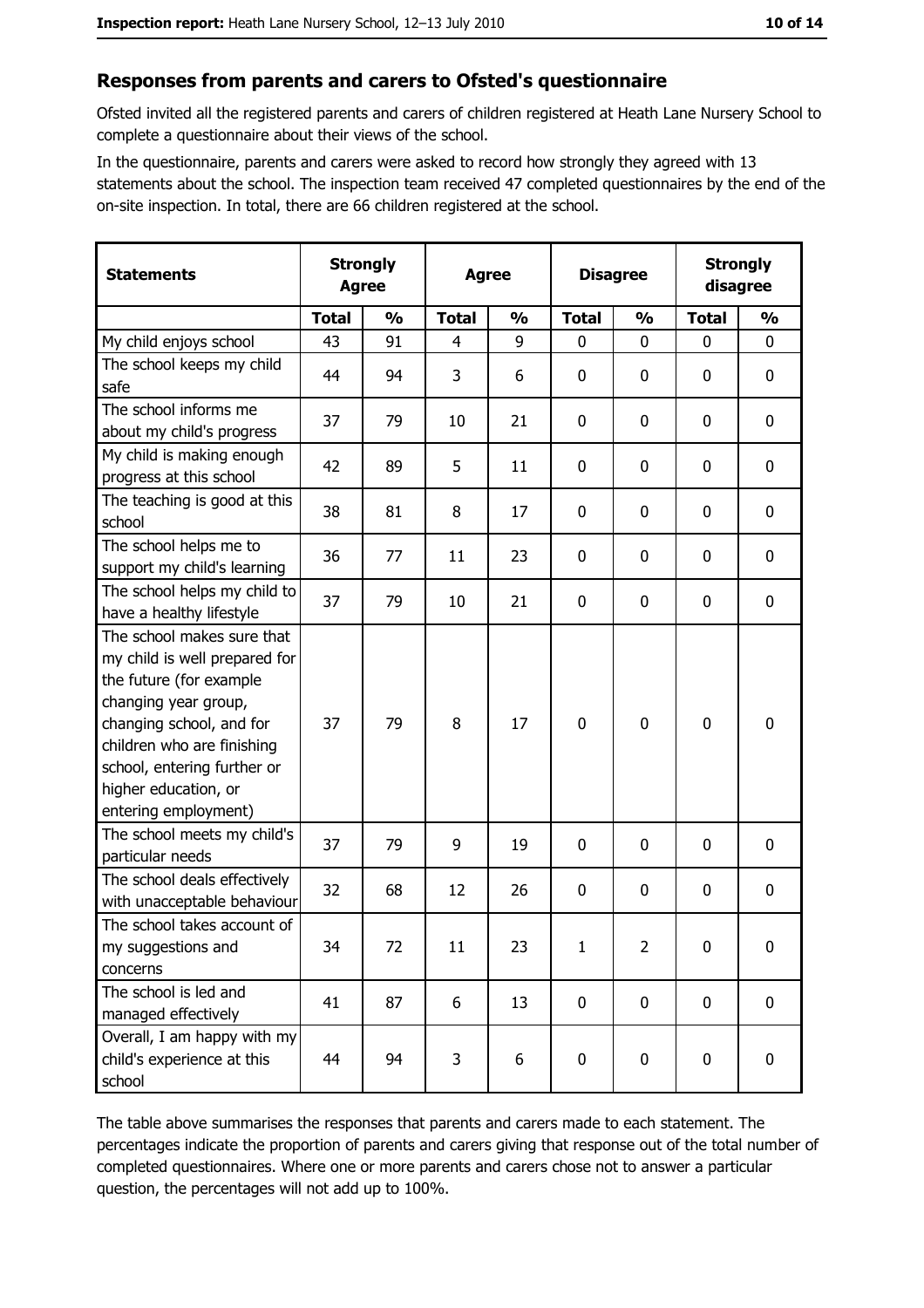# Glossary

| Grade   | <b>Judgement</b> | <b>Description</b>                                                                                                                                                                                                                       |
|---------|------------------|------------------------------------------------------------------------------------------------------------------------------------------------------------------------------------------------------------------------------------------|
| Grade 1 | Outstanding      | These features are highly effective. An oustanding<br>school provides exceptionally well for its children's<br>needs.                                                                                                                    |
| Grade 2 | Good             | These are very positive features of a school. A school<br>that is good is serving its children well.                                                                                                                                     |
| Grade 3 | Satisfactory     | These features are of reasonable quality. A satisfactory<br>school is providing adequately for its children.                                                                                                                             |
| Grade 4 | Inadequate       | These features are not of an acceptable standard. An<br>inadequate school needs to make significant<br>improvement in order to meet the needs of its children.<br>Ofsted inspectors will make further visits until it<br><i>improves</i> |

# What inspection judgements mean

# **Overall effectiveness of schools**

|                       | Overall effectiveness judgement (percentage of<br>schools) |      |                     |                   |
|-----------------------|------------------------------------------------------------|------|---------------------|-------------------|
| <b>Type of school</b> | <b>Outstanding</b>                                         | Good | <b>Satisfactory</b> | <b>Inadequate</b> |
| Nursery schools       | 51                                                         | 45   | $\overline{0}$      | 4                 |
| Primary schools       | 6                                                          | 41   | 42                  | 10                |
| Secondary schools     | 8                                                          | 34   | 44                  | 14                |
| Sixth forms           | 10                                                         | 37   | 50                  | 3                 |
| Special schools       | 32                                                         | 38   | 25                  | 5                 |
| Pupil referral units  | 12                                                         | 43   | 31                  | 14                |
| All schools           | 9                                                          | 40   | 40                  | 10                |

New school inspection arrangements were introduced on 1 September 2009. This means that inspectors now make some additional judgements that were not made previously.

The data in the table above is for the period 1 September to 31 December 2009 and is the most recently published data available (see www.ofsted.gov.uk). Please note that the sample of schools inspected during the autumn term 2009 was not representative of all schools nationally, as weaker schools are inspected more frequently than good or outstanding schools.

Percentages are rounded and do not always add exactly to 100. Secondary school figures include those that have sixth forms, and sixth form figures include only the data specifically for sixth form inspection judgements.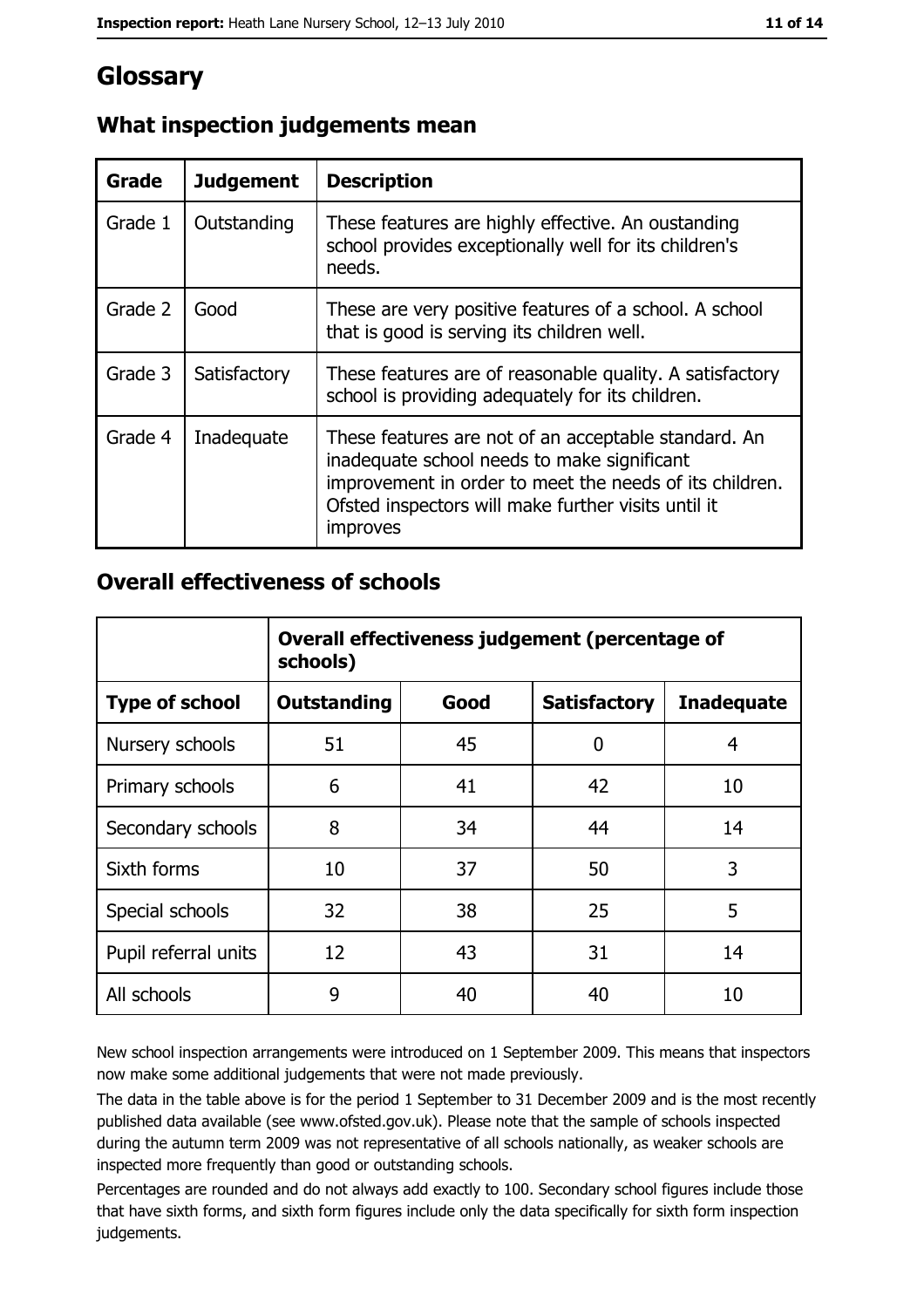# **Common terminology used by inspectors**

| Achievement:               | the progress and success of a child in their<br>learning and development.                                                                                                                                                                                                                                                                                                                                        |
|----------------------------|------------------------------------------------------------------------------------------------------------------------------------------------------------------------------------------------------------------------------------------------------------------------------------------------------------------------------------------------------------------------------------------------------------------|
| Attainment:                | in other phases of school, for example<br>primary schools, attainment is the<br>standard of the pupils' work shown by test<br>and examination results and in lessons.<br>However, there is no national average for<br>three- and four-year-olds. Therefore, in<br>inspections of nursery schools, inspectors<br>take account of expectations in the<br>age-related bands of the Early Years<br>Foundation Stage. |
| Capacity to improve:       | the proven ability of the school to<br>continue improving. Inspectors base this<br>judgement on what the school has<br>accomplished so far and on the quality of<br>its systems to maintain improvement.                                                                                                                                                                                                         |
| Leadership and management: | the contribution of all the staff with<br>responsibilities, not just the headteacher,<br>to identifying priorities, directing and<br>motivating staff and running the school.                                                                                                                                                                                                                                    |
| Learning:                  | how well children acquire knowledge,<br>develop their understanding, learn and<br>practise skills and are developing their<br>competence as learners.                                                                                                                                                                                                                                                            |
| Overall effectiveness:     | inspectors form a judgement on a school's<br>overall effectiveness based on the findings<br>from their inspection of the school. The<br>following judgements, in particular,<br>influence what the overall effectiveness<br>judgement will be.                                                                                                                                                                   |
|                            | The school's capacity for sustained<br>improvement.<br>Outcomes for individuals and groups<br>of children.<br>The quality of teaching.<br>The extent to which the curriculum<br>■<br>meets children's needs, including<br>where relevant, through partnerships.<br>The effectiveness of care, guidance<br>and support.                                                                                           |
| Progress:                  | the rate at which children are learning in<br>nursery sessions and over longer periods<br>of time.                                                                                                                                                                                                                                                                                                               |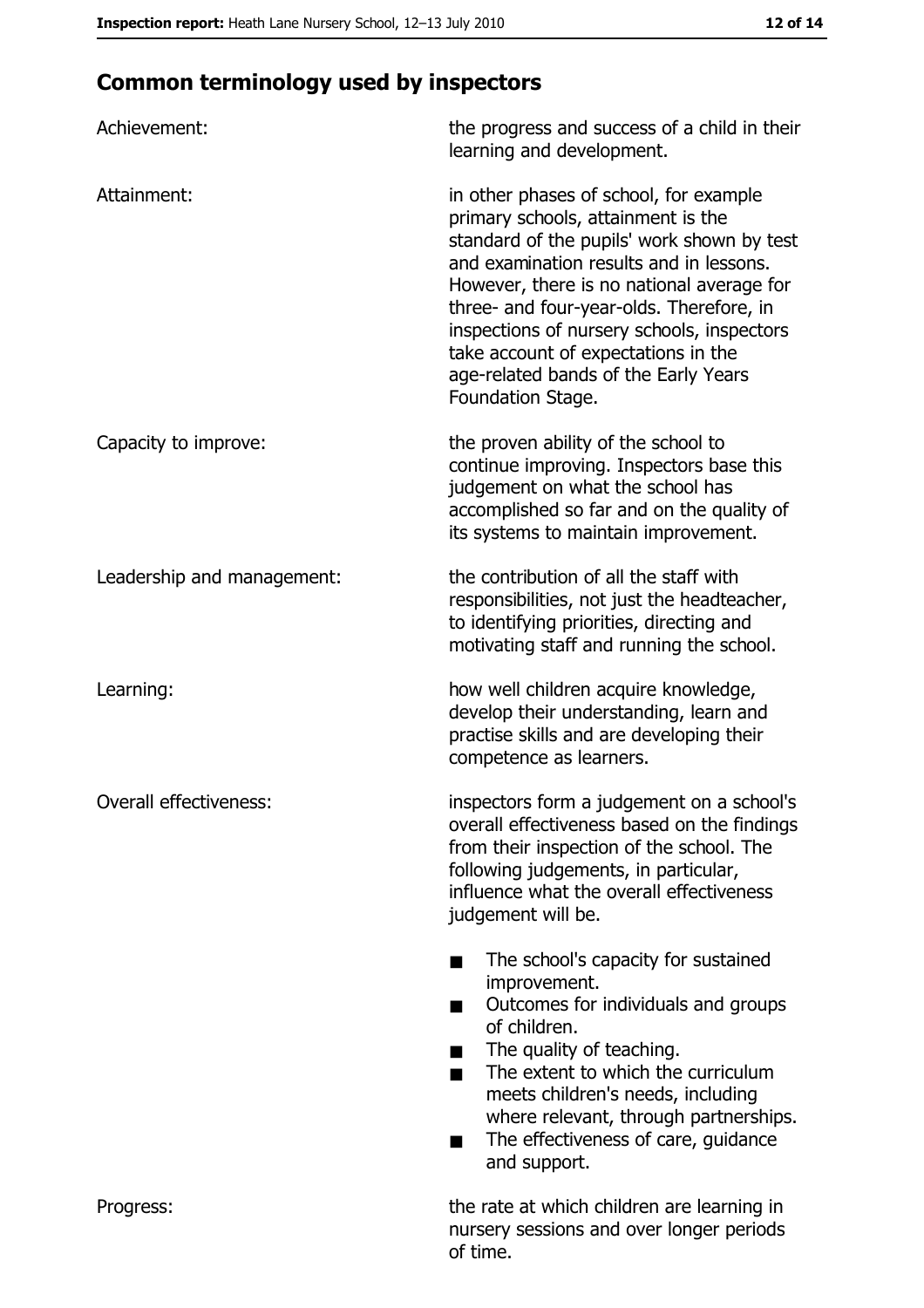This letter is provided for the school, parents and carers to share with their children. It describes Ofsted's main findings from the inspection of their school.



Dear Children,

Inspection of Heath Lane Nursery School, Hemel Hempstead, HP1 1TT

It was lovely to meet you when I came to visit you. The Nursery provides a good start to your education. There are many things which it does well.

You are very happy and like coming to Nursery. You get straight down to the activities on offer and obviously enjoy learning.

There are many interesting things for you to do. It was lovely to see so many of you enjoying Forest school and having a great time playing outside.

I really enjoyed watching you rescue people in the boat and working with your teacher on the interactive white board

Those of you who stay for extended care either in the breakfast club or after school are cared for well

The Nursery is well led and managed

Even in good schools and Nurseries there are always things that can be improved. So I have asked the teachers to share what they do well in Nursery with the extended day care. I have also asked your headteacher to help you to learn more about other cultures and communities within Britain.

I hope you continue to enjoy Nursery and keep on doing your best.

Yours sincerely

Sue Vale

Lead Inspector